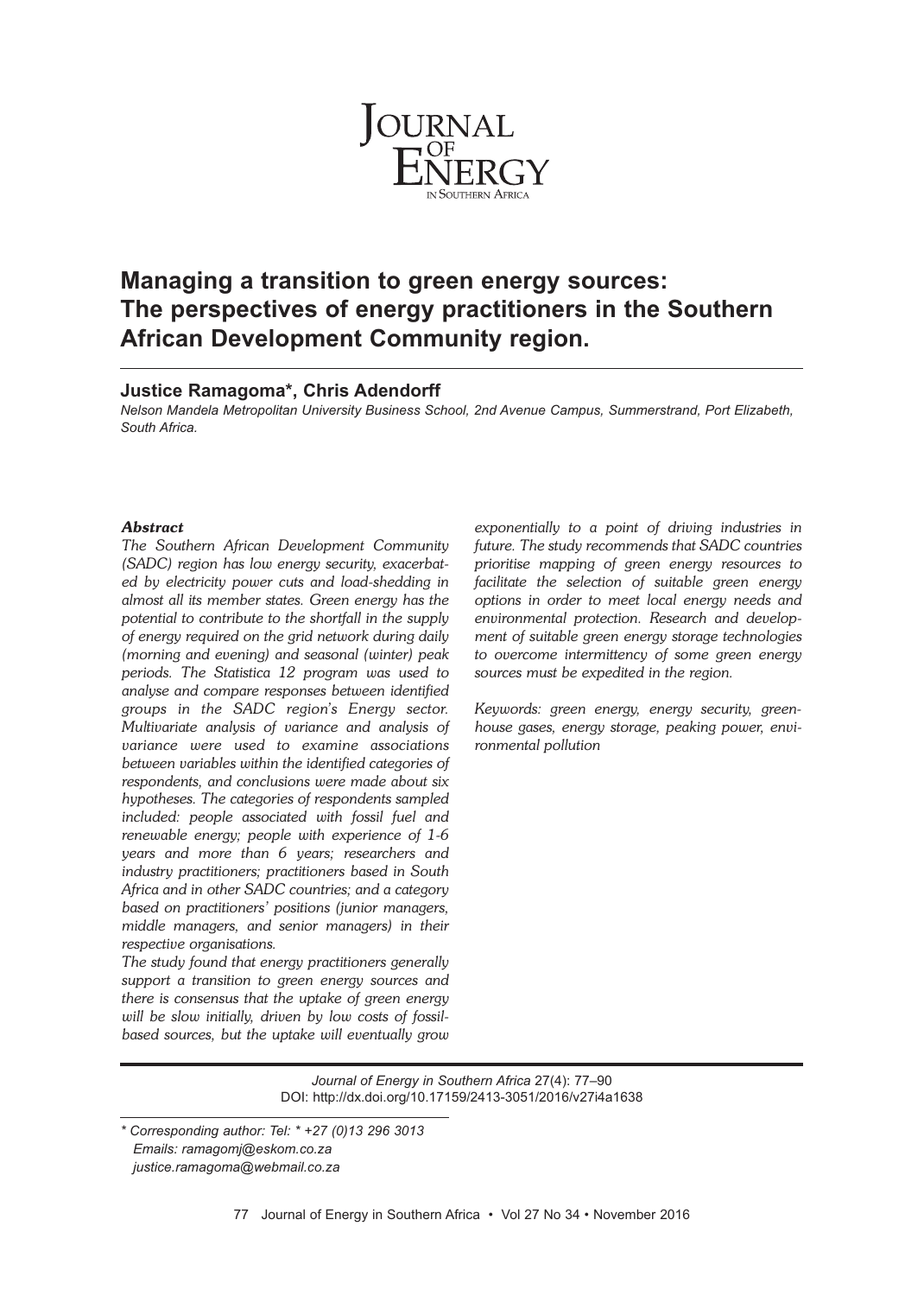# **1. Energy poverty and low-carbon energy solutions**

Green energy obtained through the use of low-carbon energy solutions is acknowledged as a solution to energy poverty and climate change around the world (UNEP, 2011). The transformative potential of green energy on socio-economic development and mitigation of environmental pollution could change the well-being and quality of life for citizens of the Southern African Development Community (SADC). Nezhad (2009) identified the driving forces that will shape the future of global energy as economic growth rate, growth rate of energy consumption, investment requirements, demographic changes, carbon dioxide emissions, technology development and innovation, global energy intensity, oil prices, and development of alternative energy sources.

# *1.1 Greenhouse gases and climate change*

The World Energy Council (2012) projected that, by 2035, approximately 60% of electricity will be generated from fossil-fuel sources, with 40% coming from carbon-free sources, and that fossil fuel will continue to play a dominant role for the following two to three decades. Africa possesses immense energy potential in the form of renewable energy sources, even though its energy consumption in general is low and electricity consumption is only approximately 8% of the global total (Sanoh et al., 2014). Sub-Saharan Africa (SSA) is the only region in the world where the number of people living without electricity is increasing, as rapid population growth is outpacing the many positive efforts to provide access (IEA, 2014).

A number of studies have been conducted to project different scenarios that will result from global warming. Marchal et al. (2011) listed some of the regional impacts forecast by the Inter-Governmental Panel on Climate Change to affect Africa by 2020. It is projected that between 75 million and 250 million people will be exposed to increased water stress, yields from rain-fed agriculture could be reduced by up to 50% in some regions by 2020, and agricultural production, including access to food, may be severely compromised. The release of both black carbon particles and other forms of air pollution, e.g., sulphur and nitrogen oxides, photochemical smog precursors and heavy metals, will also have a detrimental effect on public health (United Nations Environment Programme (UNEP), 2011). There is, generally, consensus that global warming is an inevitable result of anthropogenic emission of greenhouse gases that remain in the atmosphere like a blanket, preventing the reflection of heat back into outer space (Arent et al., 2011). Consequently, the average earth temperature has increased by 0.7 °C since the pre-industrialisation period and this rise has

resulted in climate change that has caused devastation to ecosystems and sustainable social and economic development in many parts of the world, especially in developing countries (Arent et al., 2011; Lau et al., 2012). Greening the Energy sector can contribute substantially to addressing global warming challenges and energy poverty.

# *1.2 Historical green energy initiatives*

Recognising the imperatives of access to green energy is not a new concept in Africa. In 1981, Africa hosted the first international conference on new and renewable sources of energy in Nairobi. The conference acknowledged the realities facing Africa in terms of access to modern energy and the unprecedented, high prices of petroleum energy (Kammen & Kirubi, 2008). Africa, like other world regions, embraced the strong optimism and vision for making a transition to renewable energy sources. Although important initiatives have since been taken, notably in biomass and solar energy, the promise of renewable energy in Africa remains largely unmet (Kammen & Kirubi, 2008).

Current energy-generation assets are ageing, which leads to decreasing efficiency, increasing maintenance cost, and unexpected outages. The frequent power outages have resulted in the increasing use of emergency power, using liquid fuels, which are expensive (KPMG, 2014). The recent approval by ministers of SADC for the establishment of the SADC Centre for Renewable Energy and Energy Efficiency (SACREEE) as a subsidiary organisation is a positive development. Its main objective is stated as being 'to contribute towards increased access to modern energy services and improved energy security across the SADC region by promoting market-based uptake of renewable energy and energy efficient technologies and energy services' (SACREEE, 2013).

# **2. The theoretical rationale of the study**

The theoretical rationale of this study, shown in Figure 1, is premised on an increased demand for energy as a result of population growth leading to a need to meet energy requirements through the increased use of green energy as opposed to fossilfuel sources. The rationale postulates that increasing access to energy services through green energy will lead to widespread access to modern energy services and an improved quality of life, as opposed to the use of fossil fuels resulting in environmental catastrophes in the long term.

# **3. The research problem statement and the objective of the study**

The continued extensive use of fossil fuels is not addressing energy poverty in Africa and it is likely to lead to environmental damage. Wustenhagen and Menichetti (2012) argued that greenhouse gases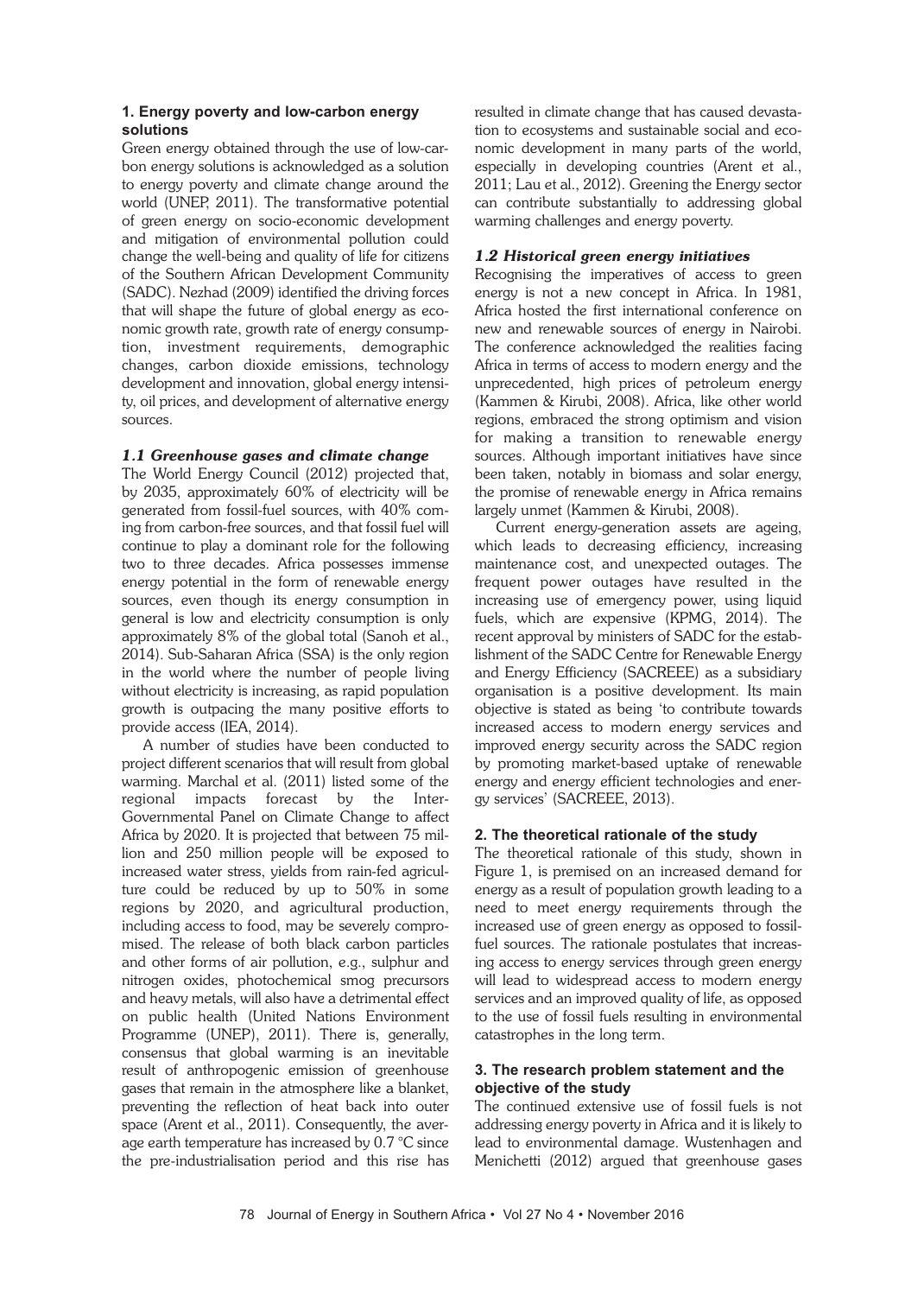

**Figure 1: The theoretical rationale of the study.**

that result in global warming have the potential to cause extensive devastation in the form of environmental catastrophes in the future if action is not taken to reduce them. Against this background, the research problem is that the continued dependence on fossil fuel energy sources will not address energy poverty in the SADC region; on the contrary, it will have an adverse impact on human health and also increase environmental pollution. This study aims to establish whether there are significant differences of views amongst energy practitioners with regard to a transition to green energy in the SADC region.

#### **4. Green energy battery storage**

The need for access to green energy is most evident in rural areas. Energy generated by renewable sources for remote rural areas has many advantages over conventional supplies, but a negative aspect of green energy sources is that some are intermittent. This problem can be addressed by investing in battery storage (Ma et al., 2015). To regularise an intermittent renewable energy output, Ma et al. (2015) advocated for the adoption of an appropriate energy storage component as the solution, with high specific power and high specific energy over periods of minutes or hours. Solomon et al. (2014) argued that the existing grid in developing countries is not yet configured to accommodate very large, variable, renewable energy systems, and that bulk distribution will most likely require the ability to enhance the use of energy from the variable technologies. Cho and Kleit (2015) observed that battery storage technologies have developed to the

point that some are mature enough to serve as a generation resource. For example, a photovoltaic (PV) battery energy storage system can potentially solve this problem by storing electrical energy when demand is low and supply stored energy when the demand is high. Energy storage system (ESS) and hybrid energy storage system (HESS) are some of the available options available for use with PV (Cho & Kleit, 2015).

#### **5. Increasing capacity for energy generation in the SADC region**

Power shortages have affected most countries in varying degrees. According to the Development Bank of South Africa (DBSA) (2014), the main reasons for the diminishing generation capacity in the SADC region are:

- an increase in electricity demand; unexpected high industrial growth;
- economic expansion;
- high growth in population;
- uneconomic tariffs that do not support the capital and operational cost for investment in power generation; and
- lack of capital injection into new generation projects by both the public and private sectors.

Earth offers many options to exploit sources of green energy, including wind (offshore and onshore), marine (wave, ocean thermal energy conversion, tidal), biomass (biogas, dung, ethanol, gasifiers, crop residue and fuel wood), hydro (pump-dam storage, run-of-river, pump storage),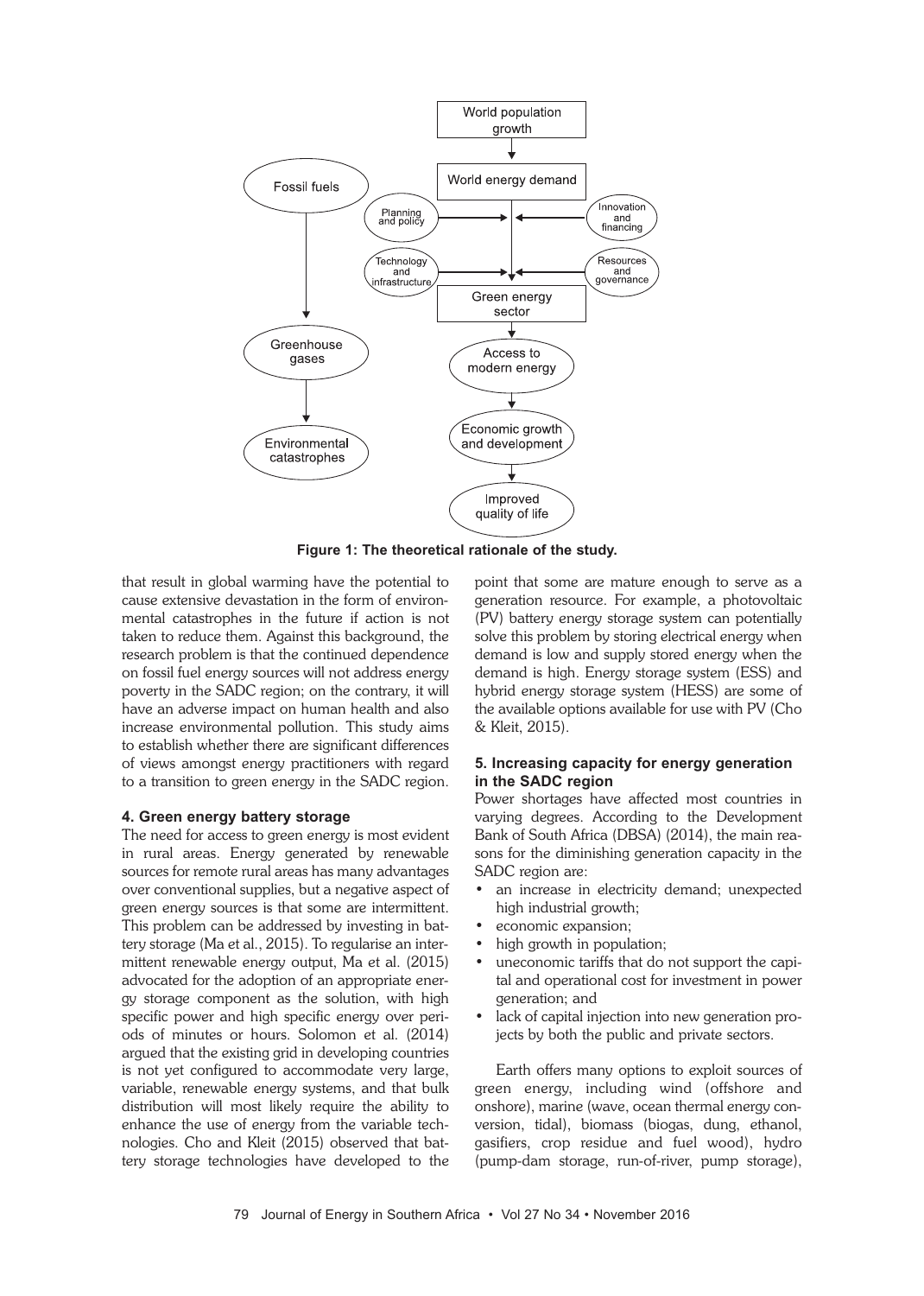

**Figure 2: Global green energy options (adapted from Kathirvel and Porkumaran, 2011).**

geothermal and solar (PV and concentrating solar power) as shown in Figure 2. Insufficient mapping of renewable energy resources is, however, another challenge that must be addressed urgently. There is still a need for regional resource maps that could be useful in assessing potential for regional projects (SACREEE, 2013).

Barry et al. (2011) observed that the selection of low-carbon energy technology must be based on research in order to achieve the priorities of the local population, as well as governmental social and environmental targets, thereby sustaining the sector. As part of the short-term measures, a number of rehabilitation and generation projects are being undertaken to address the generation supply gap, whereby up to 17000 MW was planned between 2013 and 2016 (Southern African Power Pool (SAPP), 2013). The SAPP (2014) revealed that the region will have sufficient generation capacity after 2017 if all the planned projects were commissioned and energy adequacy achieved in 2018. The generation reserve margin will reach 12.6% in 2016, 17.2% in 2017, and 23.8% in 2018 (SAPP, 2014).

#### *5.1 Biomass energy potential*

Biomass is and will remain SSA's dominant source of energy for a foreseeable future. Owen et al. (2013) argued that, in order to realise the full potential of biomass energy for poverty alleviation and the creation of employment and business opportunities, prevailing informal production and distribution of solid biomass must be replaced with economically viable and socially equitable arrangements in a more modern and organised fashion.

#### *5.2 Hydro-electrical power potential*

Large-scale hydro is the most inexpensive, efficient and affordable form of renewable energy with vast potential still to be developed in Africa, where there is only 7% development and which is the lowest rate of the world's regions (WEC, 2013b). Africa has a considerable natural advantage in hydro power because of extensive, high-altitude areas on which the water vapour gathered over the Atlantic precipitates. The run-off from this rainfall into the Congo, Niger and Zambezi rivers could support several mega-dams, significant projects on the upper Nile in Ethiopia and Uganda; and numerous smaller schemes (Collier and Venables, 2012). Political obstacles hinder the development of hydro electrical energy in the central parts of Africa. The most notable examples of political obstacles are tribal conflicts and rebellions from political formations in the Democratic Republic of the Congo (DRC), which resulted in weak investments for decades in the Grand Inga hydro-electric project on the Congo River (Sebitosi and Okou, 2010; Collier and Venables, 2012).

#### *5.2.1. The Grand Inga project*

Kammen and Kirubi (2008) argued that the DRC can potentially be a huge exporter of electricity. It could be a net exporter almost four times larger than its domestic consumption and continue to supply hydro power through Namibia, Botswana, Zimbabwe, Mozambique, and Lesotho. The Congo River is currently the world's second largest in terms of its flow (Odhiambo, 2010; WEC, 2013a). The first site development studies done in the 1960s rec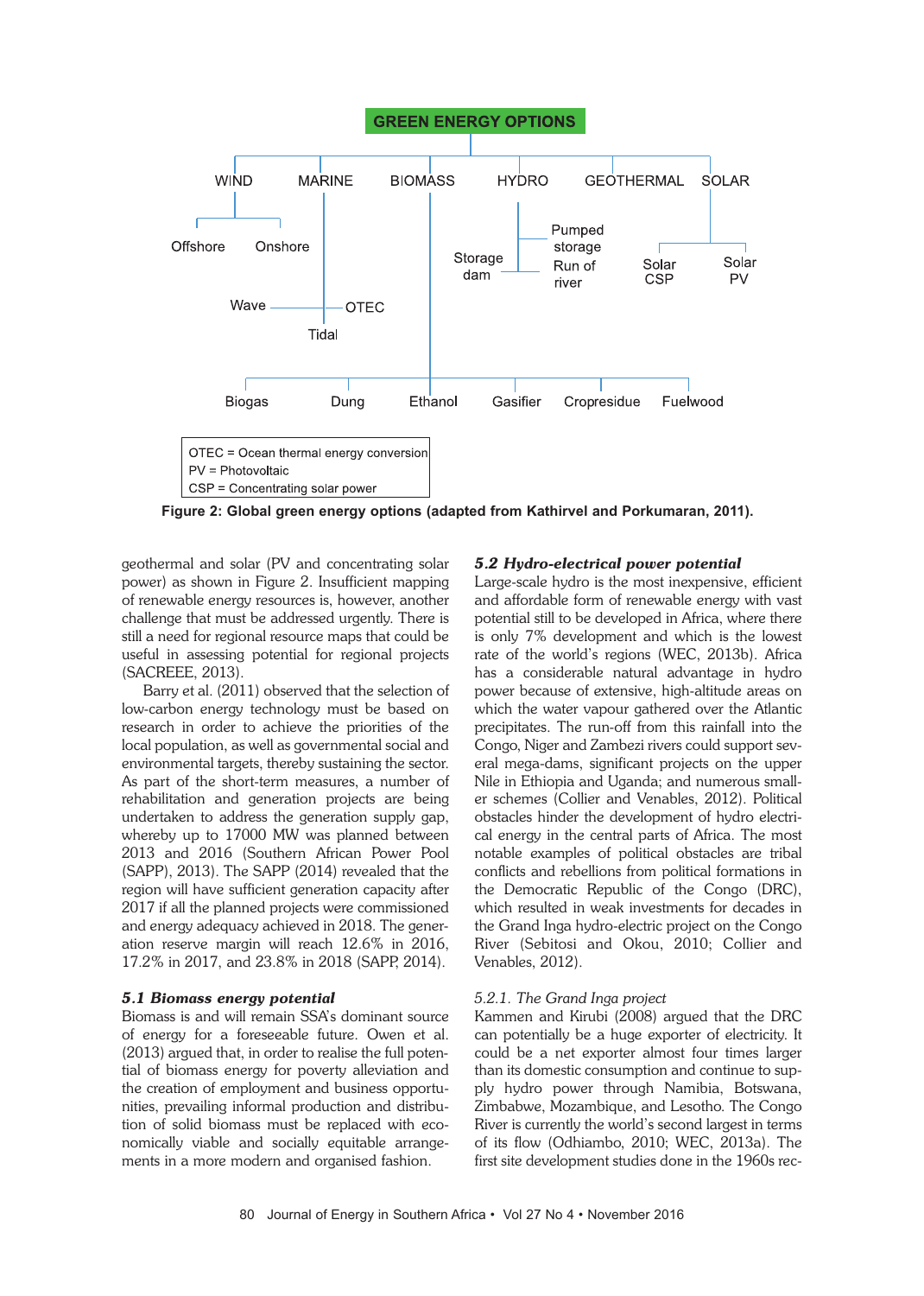ommended a construction of four hydro-electric power stations in two phases (International Development, 2008). Only a fraction of the potential hydro-electric power was, however, developed in the DRC largely because of the political uncertainties that have ravaged the country and scared potential investors over the years. Odhiambo (2010) observed that, in 2003, the DRC had a total generating capacity of about 2568 MW, but only produced 600-700 MW because two-thirds of the turbines were dysfunctional.

# *5.3. Solar energy potential*

One of the most promising green energy technologies for Africa is solar power. It suits Africa's natural endowment of strong sunlight distributed evenly throughout the year. Solar energy sources have the potential to improve access to modern energy through PV and CSP because PV technology is ideal for decentralisation and dispersion to rural households of developing countries and, in the long term, a cheaper option than conventional, gridbased electricity (Collier and Venables, 2012; Shukla et al., 2010; Otiti and Soboyebo, 2006). Many national, renewable and rural energy strategies must, consequently, give priority to the dissemination of PV.

# *5.4 Wind energy potential*

Wind energy is an attractive option for countries with an abundance of wind, particularly the coastal areas in the SADC region, as it can be installed quickly in areas where electricity is needed urgently, in many instances, it can be a cost-effective solution if fossil fuel sources were expensive or not readily available (Milborrow, 2011; Sartipipour, 2011). In addition, there are many applications for wind energy in remote regions. It can transform access to energy to supply farms, homes, and other installations on an individual basis (Milborrow, 2011). Wind generation of electricity is, however, hindered by a lack of manufacturing industries in developing countries, skills and spare parts, which should be addressed urgently (IEA, 2012).

# *5.5 Non-green energy (nuclear energy) potential*

The regional infrastructure development Master Plan (2012) concluded that nuclear power is considered to be an important source in the mix of global electricity generation. It is viewed as a solution to climate change, but recent disasters and the constant fear of managing nuclear waste prevents it from being a popular solution. In the SADC region, the share of nuclear power is 1.6% and is only found in South Africa, the country was reluctant to implement further nuclear power stations using its pebble bed technology (RIDMP, 2012). There is strong opposition from the community of non-governmental organisations. The country, however, plans to add nuclear capacity in 2023, perhaps hoping that the option will be more acceptable then.

# **6. Research methodology**

A survey questionnaire with 72 questions linked to a 7-point Likert scale of responses was sent to respondents to test their support for green energy sources and to determine if there were significant differences in support for alternative sources of green energy identified in the questionnaire, amongst energy practitioners in the SADC region. A total of 301 responses were received. The composition of the sample population for the study included energy practitioners from both fossil-fuel and renewable Energy sectors and comprised respondents from energy ministries in the SADC region, non-governmental institutions, private companies; energy researchers; academics; and energy specialists. Respondents were categorised as follows:

- those associated with fossil-fuel and renewable energy;
- those with experience of 1-6 years and more than 6 years;
- researchers and industry practitioners;
- practitioners based in South Africa and other SADC countries; and
- junior, middle, and senior managers.

Different research designs fall into two categories that might be more or less appropriate in different situations, being probability sampling and nonprobability sampling (Leedy and Ormrod, 2005). Quota sampling, which is a non-probability sampling technique, was employed for this study. This method of sampling selects respondents randomly in the same proportion that they are found in the general population (Leedy and Ormrod, 2005). The largest quota of respondents was obtained from South Africa. In Africa, the largest percentage of electricity generated from fossil fuel is generated in South Africa. The country has the most advanced power market in Africa and is sometimes referred to as 'the powerhouse of Africa' (KPMG, 2014). Eskom, a parastatal responsible for the supply of electricity in South Africa, is estimated to generate about two-thirds of the total output of electricity for SSA and 80% of the total southern African output (KPMG, 2014).

#### **7. Interpretation of results and discussion**

Leedy and Ormrod (2005) observed that, in the analysis of quantitative research, data characteristics are reduced to variables analysed with multivariate and univariate statistical data analysis techniques. Multivariate Anova (MANOVA) and Univariate (ANOVA) statistics were employed to determine whether sufficient evidence existed to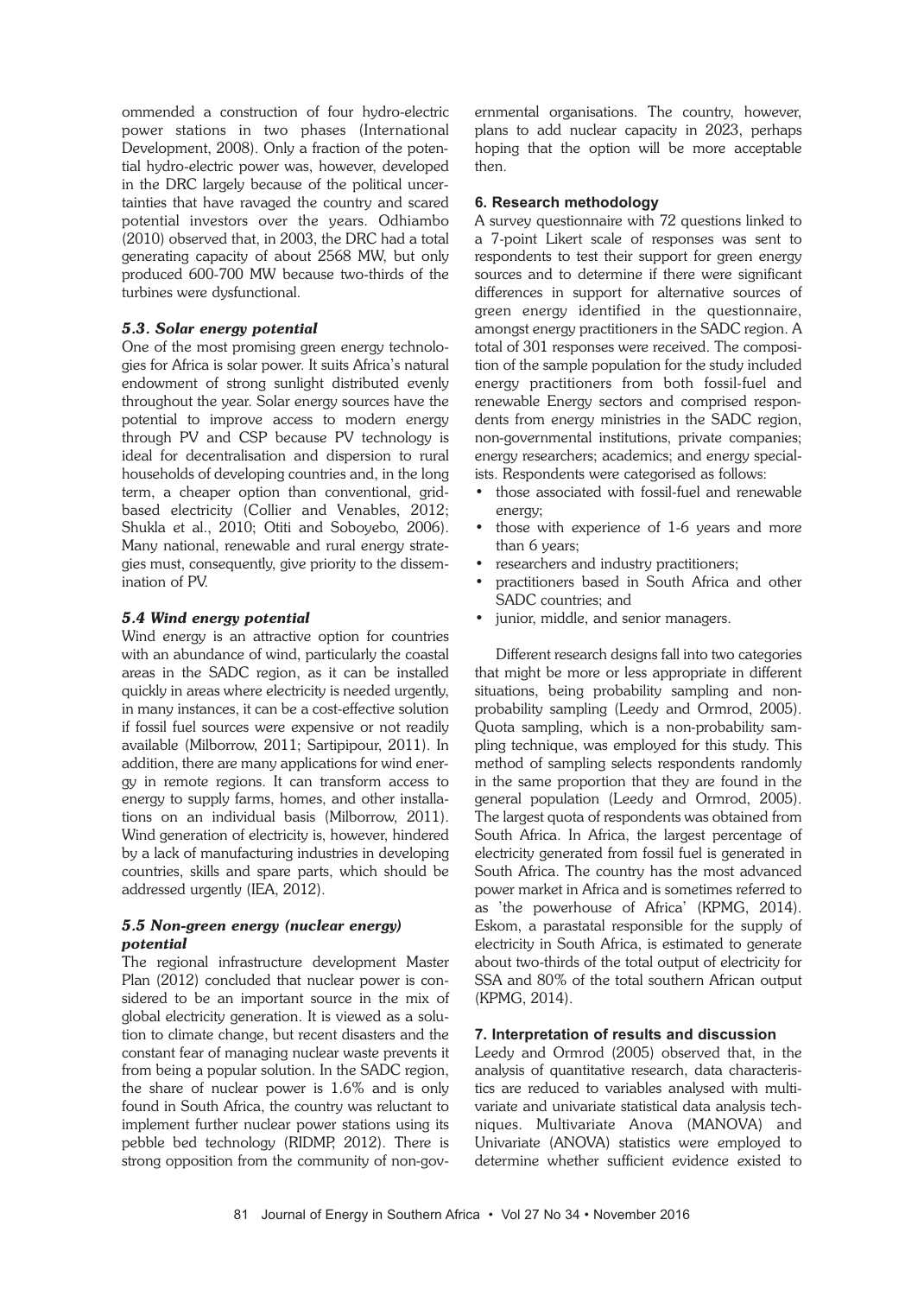make conclusions about the six hypotheses of the study. These hypotheses related to the differences in opinions between categories of respondents. A series of MANOVA analyses were conducted to test for differences between all identified factors, and ANOVAs were conducted on factors individually.

# *7.1 Multivariate ANOVA statistics (MANOVA)*

The MANOVA statistics analysis revealed that there were significant differences in the responses from respondents based on the region in which the respondents are based, being South Africa/other SADC countries ( $p = 0.001$ ). There were also significant differences in the responses from respondents based on their position, being Junior management/Middle management/Senior management  $(p = 0.001)$ . There were no significant differences in the responses based on years of experience in the Energy sector (1-6 years and  $>6$  years), Energy sector (fossil fuel/renewable energy) and the role of the energy practitioner (researchers/industry). MANOVA analysis results indicating significant differences of the results are highlighted in bold font. Table 1 shows the MANOVA statistics for variables A to L.

# *7.2 The ANOVA results of variable A – L*

Tables with ANOVA analysis results indicating significant differences of the results are highlighted in bold font. The ANOVA results A and post-hoc results A are shown in Table 2.

The ANOVAs that were conducted on factors individually revealed that there was a significant dif-

**Table 1: Multivariate ANOVA statistics variables A to L.**

| Effect               | F      | D.E     | р        |
|----------------------|--------|---------|----------|
| Intercept            | 802.93 | 12:232  | < 0.0005 |
| Years. Cat           | 0.39   | 12; 232 | 0.968    |
| Energy sector        | 1.23   | 12:232  | 0.265    |
| Researcher. Industry | 1.47   | 12; 232 | 0.136    |
| Region               | 2.96   | 12; 232 | 0.001    |
| Position             | 2.14   | 24; 464 | 0.001    |

ference in responses to the independent variable A (strategic planning for green energy) based on the region in which the respondents were based (South Africa and other SADC countries). Univariate ANOVA results B and post-hoc results B are shown in Table 3.

Post-hoc results show that  $p = 0.002$ . ANOVA analysis for the independent variable B (economic augmentation from green energy) indicates that there was a significant difference between responses in terms of the region and positions of respondents (Senior management/Middle management/Junior management). The post-hoc results of Middle management/Junior management give  $p = 0.004$ . Univariate ANOVA results C and post-hoc results C are shown in Table 4.

The ANOVA results represent a significant difference in responses to the independent variable C (mitigation of environmental pollution) in terms of position and region. Post-hoc results yield  $p =$ 0.036 for the differences based on the region;  $p =$ 0.001 for Senior management/Junior management

| Univariate ANOVA results - A |          |       |          |  |  |  |  |
|------------------------------|----------|-------|----------|--|--|--|--|
| <b>Effect</b>                | F-value  | D.F.  | p        |  |  |  |  |
| Intercept                    | 1380.534 | 1:249 | < 0.0005 |  |  |  |  |
| Years, Cat                   | 0.009    | 1:249 | 0.926    |  |  |  |  |
| Energy sector                | 0.15     | 1:249 | 0.699    |  |  |  |  |
| Researcher. Industry         | 3.904    | 1:249 | 0.049    |  |  |  |  |
| Region                       | 9.636    | 1:249 | 0.002    |  |  |  |  |
| Position                     | 2.416    | 2:249 | 0.091    |  |  |  |  |

**Table 2: Univariate ANOVA results A and post-hoc results A.**

| Post-hoc results $-A$                    |                     |                   |       |       |          |           |  |
|------------------------------------------|---------------------|-------------------|-------|-------|----------|-----------|--|
| <b>Effect</b>                            | Level 1             | Level 2           | $M_1$ | $M_2$ | $p^*$    | Cohen's d |  |
| Intercept                                | $\overline{a}$      | ۰                 | 4.51  | -     | < 0.0005 | 4.03      |  |
| Years, Cat                               | $\epsilon$ Median 6 | $>$ Median 6      | 4.52  | 4.49  | 0.926    | 0.02      |  |
| Energy sector                            | Fossil Fuel         | Renewables        | 4.50  | 4.51  | 0.699    | 0.01      |  |
| Researcher. Industry                     | Researchers         | Industry          | 4.34  | 4.54  | 0.049    | 0.17      |  |
| Region                                   | South Africa        | Other SADC        | 4.42  | 4.85  | 0.002    | 0.39      |  |
| Position                                 | Junior management   | Middle management | 4.82  | 4.37  | 0.176    | 0.47      |  |
|                                          | Junior management   | Senior management | 4.82  | 4.55  | 0.521    | 0.22      |  |
|                                          | Middle management   | Senior management | 4.37  | 4.55  | 0.466    | 0.16      |  |
| * Scheffé Test if 3+ Levels, else t-Test |                     |                   |       |       |          |           |  |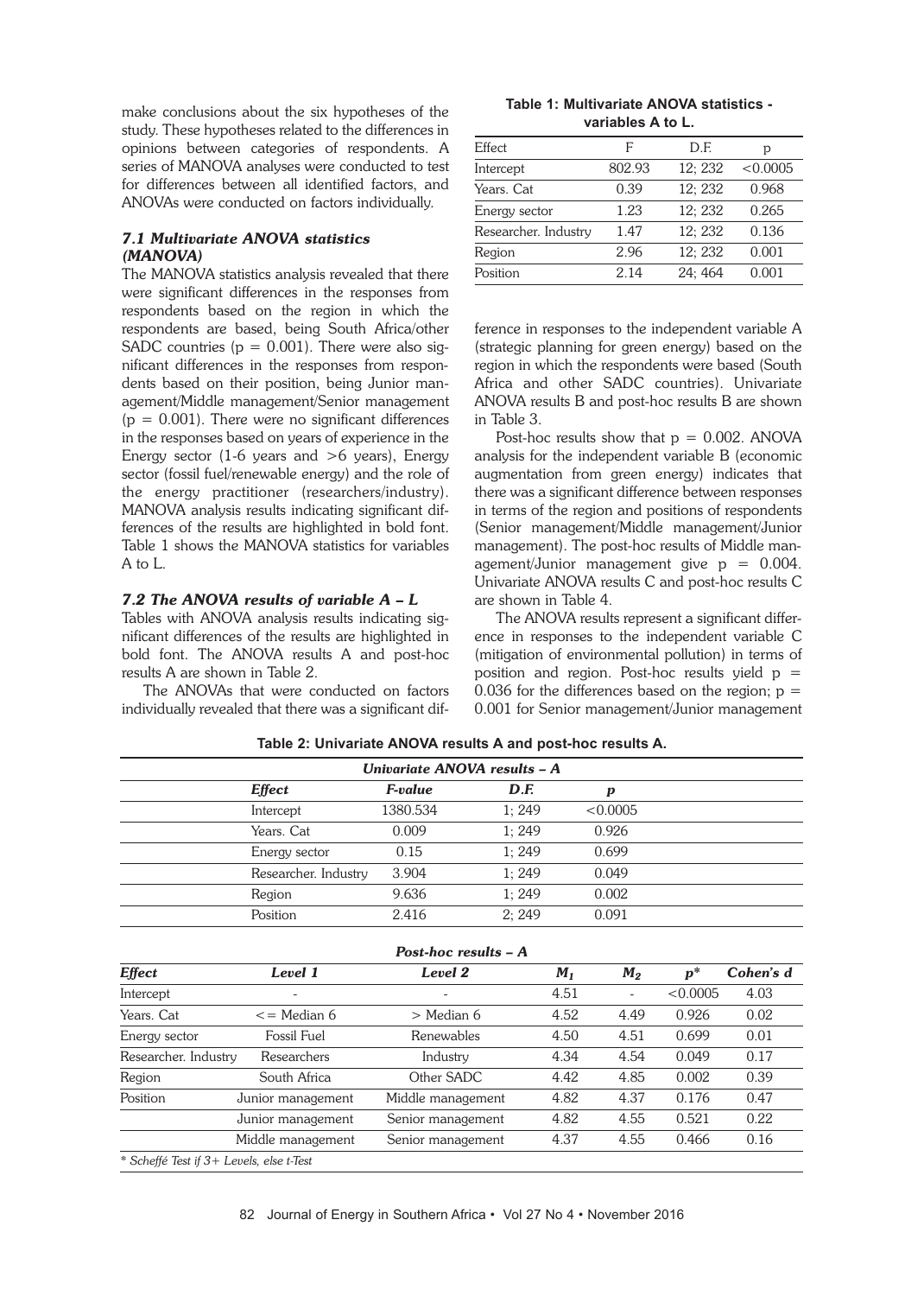| Univariate ANOVA results - B |          |       |          |  |  |  |  |
|------------------------------|----------|-------|----------|--|--|--|--|
| <b>Effect</b>                | F-value  | D.F.  | p        |  |  |  |  |
| Intercept                    | 2371.092 | 1:249 | < 0.0005 |  |  |  |  |
| Years. Cat                   | 0.674    | 1:249 | 0.413    |  |  |  |  |
| Energy sector                | 1.905    | 1:249 | 0.169    |  |  |  |  |
| Researcher. Industry         | 0.411    | 1:249 | 0.522    |  |  |  |  |
| Region                       | 12.856   | 1:249 | < 0.0005 |  |  |  |  |
| Position                     | 3.142    | 2:249 | 0.045    |  |  |  |  |

#### **Table 3: Univariate ANOVA results B and post-hoc results B.**

#### *Post-hoc results • B*

| <b>Effect</b>                            | Level 1                  | Level 2           | $M_1$ | $M_2$ | $p^*$    | Cohen's d |
|------------------------------------------|--------------------------|-------------------|-------|-------|----------|-----------|
| Intercept                                | $\overline{\phantom{0}}$ |                   | 5.00  |       | < 0.0005 | 5.08      |
| Years, Cat                               | $\epsilon$ = Median 6    | $>$ Median 6      | 5.01  | 4.99  | 0.413    | 0.02      |
| Energy sector                            | Fossil Fuel              | Renewables        | 4.80  | 5.21  | 0.169    | 0.36      |
| Researcher. Industry                     | Researchers              | Industry          | 5.23  | 4.96  | 0.522    | 0.24      |
| Region                                   | South Africa             | Other SADC        | 4.87  | 5.54  | < 0.0005 | 0.61      |
| Position                                 | Junior management        | Middle management | 5.03  | 4.76  | 0.423    | 0.28      |
|                                          | Junior management        | Senior management | 5.03  | 5.18  | 0.758    | 0.12      |
|                                          | Middle management        | Senior management | 4.76  | 5.18  | 0.004    | 0.38      |
| * Scheffé Test if 3+ Levels, else t-Test |                          |                   |       |       |          |           |

#### **Table 4: Univariate ANOVA results C and post-hoc results C.**

| Univariate ANOVA results - C |          |       |          |  |  |  |
|------------------------------|----------|-------|----------|--|--|--|
| <b>Effect</b>                | F-value  | D.F.  | p        |  |  |  |
| Intercept                    | 1392.323 | 1:249 | < 0.0005 |  |  |  |
| Years. Cat                   | 0.114    | 1:249 | 0.736    |  |  |  |
| Energy sector                | 0.172    | 1:249 | 0.679    |  |  |  |
| Researcher. Industry         | 1.191    | 1:249 | 0.276    |  |  |  |
| Region                       | 4.425    | 1:249 | 0.036    |  |  |  |
| Position                     | 5.013    | 2:249 | 0.007    |  |  |  |

# *Post-hoc results • C*

| <b>Effect</b>                            | Level 1               | Level 2           | $M_1$ | $M_2$ | $\boldsymbol{p}^*$ | Cohen's d |
|------------------------------------------|-----------------------|-------------------|-------|-------|--------------------|-----------|
| Intercept                                | $\qquad \qquad$       |                   | 5.68  |       | < 0.0005           | 4.18      |
| Years. Cat                               | $\epsilon$ = Median 6 | $>$ Median 6      | 5.56  | 5.80  | 0.736              | 0.22      |
| Energy sector                            | Fossil Fuel           | Renewables        | 5.48  | 5.89  | 0.679              | 0.37      |
| Researcher. Industry                     | Researchers           | Industry          | 5.84  | 5.66  | 0.276              | 0.17      |
| Region                                   | South Africa          | Other SADC        | 5.57  | 6.16  | 0.036              | 0.54      |
| Position                                 | Junior management     | Middle management | 4.96  | 5.47  | 0.218              | 0.52      |
|                                          | Junior management     | Senior management | 4.96  | 6.00  | 0.001              | 0.85      |
|                                          | Middle management     | Senior management | 5.47  | 6.00  | 0.012              | 0.48      |
| * Scheffé Test if 3+ Levels, else t-Test |                       |                   |       |       |                    |           |

and p = 0.012 for Middle management/Senior management. Univariate ANOVA results D and post-hoc results D are shown in Table 5.

The ANOVA results present a significant difference in responses to the independent variable D (governance of green energy). There was a difference in terms of the Energy sector with which the respondents were associated (fossil-fuel/renewable energy) and their position. Post-hoc results indicate

that: in terms of the Energy sector,  $p = 0.043$ ; in terms of position, Junior management/Middle management,  $p = 0.001$ ; and Junior management/ Senior management,  $p = 0.001$ . Univariate ANOVA results E and post-hoc results E are shown in Table 6.

The ANOVA results show that there was a significant difference in responses to the independent variable E (innovation in green energy technology)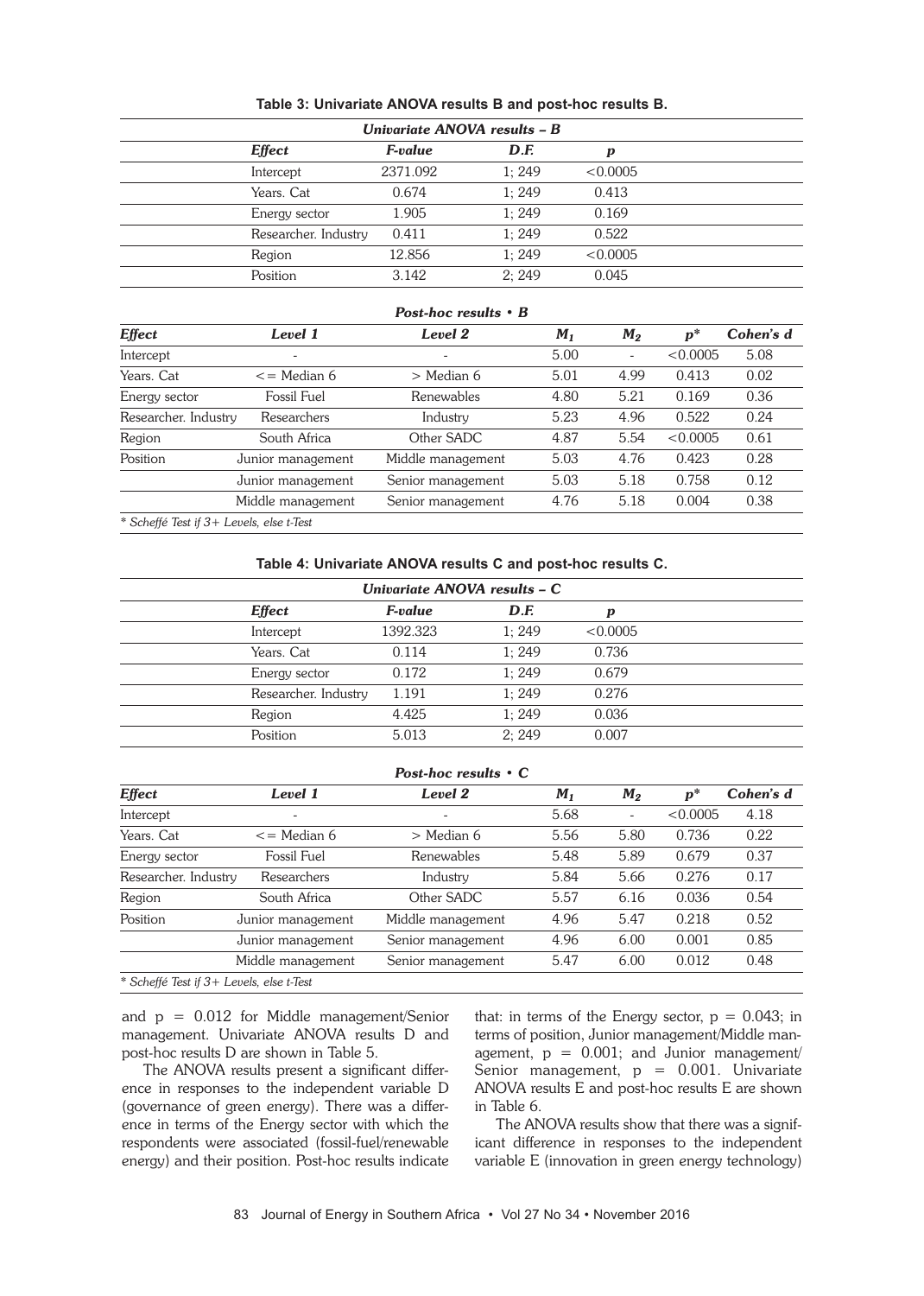| Univariate ANOVA results - D |          |       |          |  |  |  |
|------------------------------|----------|-------|----------|--|--|--|
| <b>Effect</b>                | F-value  | D.F.  | p        |  |  |  |
| Intercept                    | 1637.435 | 1:249 | < 0.0005 |  |  |  |
| Years. Cat                   | 0.027    | 1:249 | 0.869    |  |  |  |
| Energy sector                | 4.125    | 1:249 | 0.043    |  |  |  |
| Researcher. Industry         | 0.467    | 1:249 | 0.495    |  |  |  |
| Region                       | 1.621    | 1:249 | 0.204    |  |  |  |
| Position                     | 4.664    | 2:249 | 0.010    |  |  |  |

#### **Table 5: Univariate ANOVA result D and post-hoc results D.**

# *Post-hoc results - D*

| <b>Effect</b>        | Level 1             | Level 2                  | M <sub>1</sub> | M <sub>2</sub> | $p^*$    | Cohen's d |
|----------------------|---------------------|--------------------------|----------------|----------------|----------|-----------|
| Intercept            | $\qquad \qquad$     | $\overline{\phantom{a}}$ | 3.50           |                | < 0.0005 | 4.28      |
| Years, Cat           | $\epsilon$ Median 6 | > Median 6               | 3.54           | 3.46           | 0.869    | 0.07      |
| Energy sector        | Fossil Fuel         | Renewables               | 3.65           | 3.35           | 0.043    | 0.27      |
| Researcher. Industry | Researchers         | Industry                 | 3.32           | 3.53           | 0.495    | 0.20      |
| Region               | South Africa        | Other SADC               | 3.51           | 3.48           | 0.204    | 0.02      |
| Position             | Junior management   | Middle management        | 4.04           | 3.51           | 0.011    | 0.55      |
|                      | Junior management   | Senior management        | 4.04           | 3.39           | 0.001    | 0.54      |
|                      | Middle management   | Senior management        | 3.51           | 3.39           | 0.520    | 0.11      |
|                      |                     |                          |                |                |          |           |

*\* Scheffé Test if 3+ Levels, else t-Test*

#### **Table 6: Univariate ANOVA results E and post-hoc results E.**

| Univariate ANOVA results - E |                       |       |          |  |  |  |
|------------------------------|-----------------------|-------|----------|--|--|--|
| <b>Effect</b>                | <i><b>F-value</b></i> | D.F.  | p        |  |  |  |
| Intercept                    | 286.765               | 1:249 | < 0.0005 |  |  |  |
| Years. Cat                   | 0.2289                | 1:249 | 0.633    |  |  |  |
| Energy sector                | 2.3537                | 1:249 | 0.126    |  |  |  |
| Researcher. Industry         | 0.3992                | 1:249 | 0.528    |  |  |  |
| Region                       | 1.8456                | 1:249 | 0.176    |  |  |  |
| Position                     | 4.4982                | 2:249 | 0.012    |  |  |  |

# *Post-hoc results - E*

| <b>Effect</b>                            | Level 1               | Level 2           | M <sub>1</sub> | $M_2$ | $p^*$    | Cohen's d |
|------------------------------------------|-----------------------|-------------------|----------------|-------|----------|-----------|
| Intercept                                | $\qquad \qquad$       | ۰                 | 2.92           |       | < 0.0005 | 1.77      |
| Years. Cat                               | $\epsilon$ = Median 6 | > Median 6        | 3.06           | 2.78  | 0.633    | 0.25      |
| Energy sector                            | Fossil Fuel           | Renewables        | 2.91           | 2.93  | 0.126    | 0.02      |
| Researcher. Industry                     | Researchers           | Industry          | 2.89           | 2.92  | 0.528    | 0.02      |
| Region                                   | South Africa          | Other SADC        | 2.99           | 2.64  | 0.176    | 0.31      |
| Position                                 | Junior management     | Middle management | 3.69           | 3.02  | 0.174    | 0.69      |
|                                          | Junior management     | Senior management |                | 2.67  | 0.016    | 0.84      |
|                                          | Middle management     | Senior management | 3.02           | 2.67  | 0.288    | 0.31      |
| * Scheffé Test if 3+ Levels, else t-Test |                       |                   |                |       |          |           |

in terms of position and region. Post-hoc results shown that: in terms of position, Junior management/Senior management,  $p = 0.016$ . Univariate ANOVA results F and post-hoc results post-hoc results F are shown in Table 7.

There was no significant difference in terms of independent variable F (alignment of green energy policy). Univariate ANOVA results G and post-hoc results G are shown in Table 8.

The ANOVA results revealed that there was a significant difference in responses to the independent variable G (financing of green energy projects) in terms of region. Post-hoc results indicated that: in terms of the region,  $p = 0.001$ . Univariate ANOVA results H and post-hoc results H are shown in Table 9.

There were also significant differences in terms of the region for independent variable H (develop-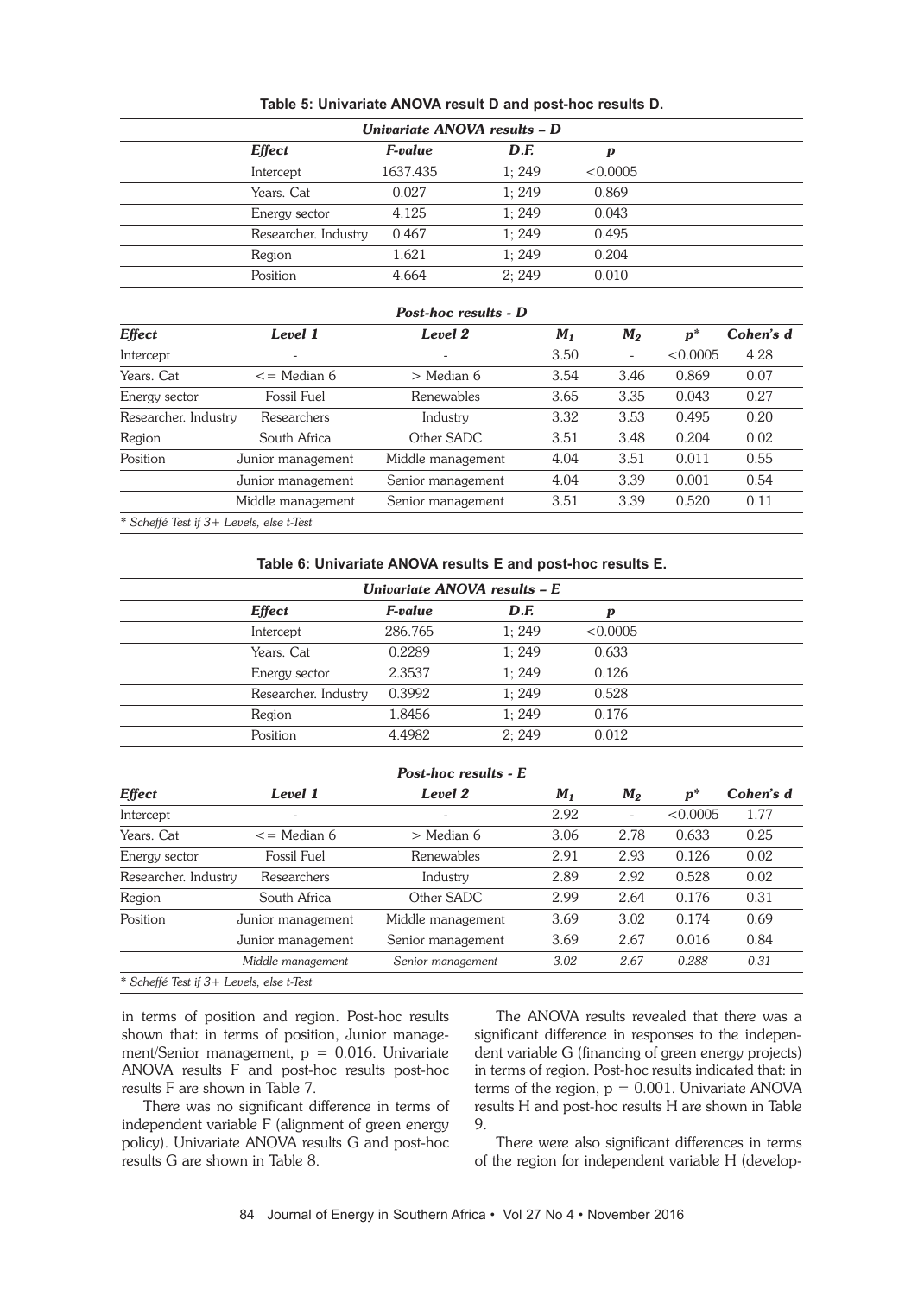| Univariate ANOVA results - F |          |       |          |  |  |  |
|------------------------------|----------|-------|----------|--|--|--|
| <b>Effect</b>                | F-value  | D.F.  | p        |  |  |  |
| Intercept                    | 1391.993 | 1:249 | < 0.0005 |  |  |  |
| Years. Cat                   | 0.002    | 1:249 | 0.965    |  |  |  |
| Energy sector                | 0.090    | 1:249 | 0.764    |  |  |  |
| Researcher. Industry         | 1.050    | 1:249 | 0.307    |  |  |  |
| Region                       | 0.164    | 1:249 | 0.686    |  |  |  |
| Position                     | 1.093    | 2:249 | 0.337    |  |  |  |

#### **Table 7: Univariate ANOVA results F and post-hoc results F.**

# *Post-hoc results – F*

| Effect                                   | Level 1               | Level 2           | M <sub>1</sub> | $M_2$                    | $p^*$     | Cohen's d |
|------------------------------------------|-----------------------|-------------------|----------------|--------------------------|-----------|-----------|
| Intercept                                |                       |                   | 3.75           | $\overline{\phantom{0}}$ | < 0.00055 | 4.23      |
| Years. Cat                               | $\epsilon$ = Median 6 | > Median 6        | 3.77           | 3.74                     | 0.965     | 0.02      |
| Energy sector                            | Fossil Fuel           | Renewables        | 3.79           | 3.72                     | 0.764     | 0.06      |
| Researcher. Industry                     | Researchers           | Industry          | 3.61           | 3.78                     | 0.307     | 0.15      |
| Region                                   | South Africa          | Other SADC        | 3.76           | 3.74                     | 0.686     | 0.02      |
| Position                                 | Junior management     | Middle management | 3.99           | 3.70                     | 0.343     | 0.30      |
|                                          | Junior management     | Senior management | 3.99           | 3.74                     | 0.451     | 0.20      |
|                                          | Middle management     | Senior management | 3.70           | 3.74                     | 0.930     | 0.04      |
| * Scheffé Test if 3+ Levels, else t-Test |                       |                   |                |                          |           |           |

#### **Table 8: Univariate ANOVA results G and post-hoc results G.**

| Univariate ANOVA results - G |          |       |          |  |  |  |  |
|------------------------------|----------|-------|----------|--|--|--|--|
| <b>Effect</b>                | F-value  | D.F.  | p        |  |  |  |  |
| Intercept                    | 458.1015 | 1:249 | < 0.0005 |  |  |  |  |
| Years. Cat                   | 0.8622   | 1:249 | 0.354    |  |  |  |  |
| Energy sector                | 0.2473   | 1:249 | 0.619    |  |  |  |  |
| Researcher. Industry         | 2.8295   | 1:249 | 0.094    |  |  |  |  |
| Region                       | 10.3606  | 1:249 | 0.001    |  |  |  |  |
| Position                     | 0.5229   | 2:249 | 0.593    |  |  |  |  |

# Post-hoc results – G

| <b>Effect</b>                            | Level 1           | Level 2           | $M_1$ | $M_2$ | $p^*$    | Cohen's d |
|------------------------------------------|-------------------|-------------------|-------|-------|----------|-----------|
| Intercept                                |                   |                   | 2.47  |       | < 0.0005 | 2.41      |
| Years, Cat<br>$\epsilon$ = Median 6      |                   | > Median 6        | 2.54  | 2.39  | 0.354    | 0.13      |
| Energy sector                            | Fossil Fuel       | Renewables        | 2.57  | 2.36  | 0.619    | 0.19      |
| Researcher. Industry                     | Researchers       | Industry          | 2.46  | 2.47  | 0.094    | 0.01      |
| Region                                   | South Africa      | Other SADC        | 2.57  | 2.04  | 0.001    | 0.48      |
| Position                                 | Junior management | Middle management | 2.62  | 2.58  | 0.986    | 0.04      |
|                                          | Junior management | Senior management | 2.62  | 2.35  | 0.463    | 0.22      |
|                                          | Middle management | Senior management | 2.58  | 2.35  | 0.232    | 0.21      |
| * Scheffé Test if 3+ Levels, else t-Test |                   |                   |       |       |          |           |

ment of human capacity in green energy). Post-hoc results shown that: in terms of the region,  $p =$ 0.017. Univariate ANOVA results I and post-hoc results I are shown in Table 10.

The ANOVA results demonstrated that there was a significant difference in post-hoc results for the independent variable I (development of green energy infrastructure) in terms of position. Junior man $agent/Senior$  management =  $0.029$ . Middle management/Senior management, p= 0.010. Univariate ANOVA results J and post-hoc results J are shown in Table 11.

There was no significant difference in terms of dependent variable J (development of local market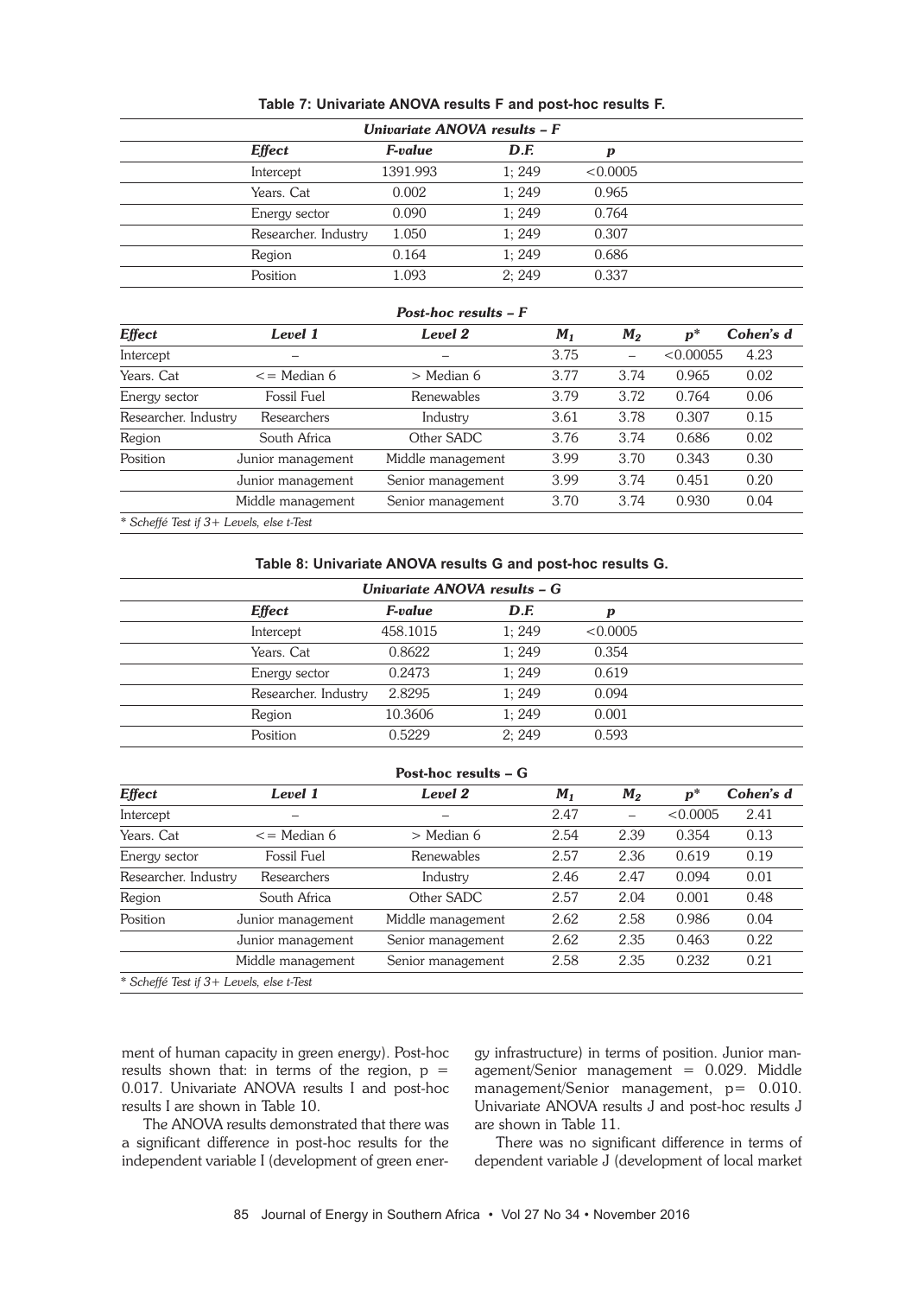| Univariate ANOVA results - H |          |       |          |  |  |  |
|------------------------------|----------|-------|----------|--|--|--|
| <b>Effect</b>                | F-value  | D.F.  | p        |  |  |  |
| Intercept                    | 373.3094 | 1:249 | < 0.0005 |  |  |  |
| Years. Cat                   | 0.8281   | 1:249 | 0.364    |  |  |  |
| Energy sector                | 0.6055   | 1:249 | 0.437    |  |  |  |
| Researcher. Industry         | 0.092    | 1:249 | 0.762    |  |  |  |
| Region                       | 5.8141   | 1:249 | 0.017    |  |  |  |
| Position                     | 1.2528   | 2:249 | 0.288    |  |  |  |

#### **Table 9: Univariate ANOVA results H and post-hoc results H.**

#### *Post-hoc results – H*

| <b>Effect</b>                            | Level 1           | Level 2           | $M_1$ | $M_2$ | $p^*$    | Cohen's d |
|------------------------------------------|-------------------|-------------------|-------|-------|----------|-----------|
| Intercept                                |                   |                   | 2.81  |       | < 0.0005 | 2.40      |
| Years, Cat<br>$\epsilon$ = Median 6      |                   | $>$ Median 6      | 2.86  | 2.76  | 0.364    | 0.08      |
| Energy sector                            | Fossil Fuel       | Renewables        | 2.79  | 2.83  | 0.437    | 0.04      |
| Researcher. Industry                     | Researchers       | Industry          | 2.66  | 2.83  | 0.762    | 0.15      |
| Region                                   | South Africa      | Other SADC        | 2.89  | 2.49  | 0.017    | 0.37      |
| Position                                 | Junior management | Middle management | 2.53  | 2.84  | 0.471    | 0.33      |
|                                          | Junior management | Senior management | 2.53  | 2.84  | 0.466    | 0.25      |
|                                          | Middle management | Senior management | 2.84  | 2.84  | 0.999    | 0.00      |
| * Scheffé Test if 3+ Levels, else t-Test |                   |                   |       |       |          |           |

**Table 10: Univariate ANOVA results I and post-hoc results I.**

|  |  | Table 10: Univariate ANOVA results I and post-noc results I. |  |
|--|--|--------------------------------------------------------------|--|
|  |  |                                                              |  |

| Univariate ANOVA results - I |                      |                       |       |          |  |  |
|------------------------------|----------------------|-----------------------|-------|----------|--|--|
|                              | <b>Effect</b>        | <i><b>F-value</b></i> | D.F.  | р        |  |  |
|                              | Intercept            | 635.5565              | 1:249 | < 0.0005 |  |  |
|                              | Years. Cat           | 0.3417                | 1:249 | 0.559    |  |  |
|                              | Energy sector        | 0.7439                | 1:249 | 0.389    |  |  |
|                              | Researcher. Industry | 0.7768                | 1:249 | 0.379    |  |  |
|                              | Region               | 0.8079                | 1:249 | 0.370    |  |  |
| Position                     | 2.155                | 2:249                 | 0.118 |          |  |  |

# *Post-hoc results – I*

| <b>Effect</b>                            | Level 1           | Level 2           | M <sub>1</sub> | $M_2$ | $p^*$    | Cohen's d |
|------------------------------------------|-------------------|-------------------|----------------|-------|----------|-----------|
| Intercept                                |                   |                   | 2.63           |       | < 0.0005 | 2.82      |
| Years. Cat<br>$\epsilon$ = Median 6      |                   | > Median 6        | 2.73           | 2.53  | 0.559    | 0.18      |
| Energy sector                            | Fossil Fuel       | Renewables        | 2.79           | 2.46  | 0.389    | 0.30      |
| Researcher. Industry                     | Researchers       | Industry          | 2.28           | 2.69  | 0.379    | 0.36      |
| Region                                   | South Africa      | Other SADC        | 2.69           | 2.37  | 0.370    | 0.29      |
| Position                                 | Junior management | Middle management | 2.95           | 2.80  | 0.752    | 0.16      |
|                                          | Junior management | Senior management | 2.95           | 2.43  | 0.029    | 0.43      |
|                                          | Middle management | Senior management | 2.80           | 2.43  | 0.010    | 0.34      |
| * Scheffé Test if 3+ Levels, else t-Test |                   |                   |                |       |          |           |

for green energy). Univariate ANOVA results K and post-hoc results K are shown in Table 12.

The ANOVA results revealed that there was a significant difference in responses to the dependent variable K (perceived success in widespread access to green energy) in terms of region and position. Post-hoc results indicated that: in terms of the

region,  $p < 0.0005$ ; and in terms of position (Junior management/Senior management),  $p = 0.042$ . Univariate ANOVA results L and post-hoc results L are shown in Table 13.

The post-hoc results for the independent variable L (viability of various sources of green energy) shown that: in terms of position (Junior manage-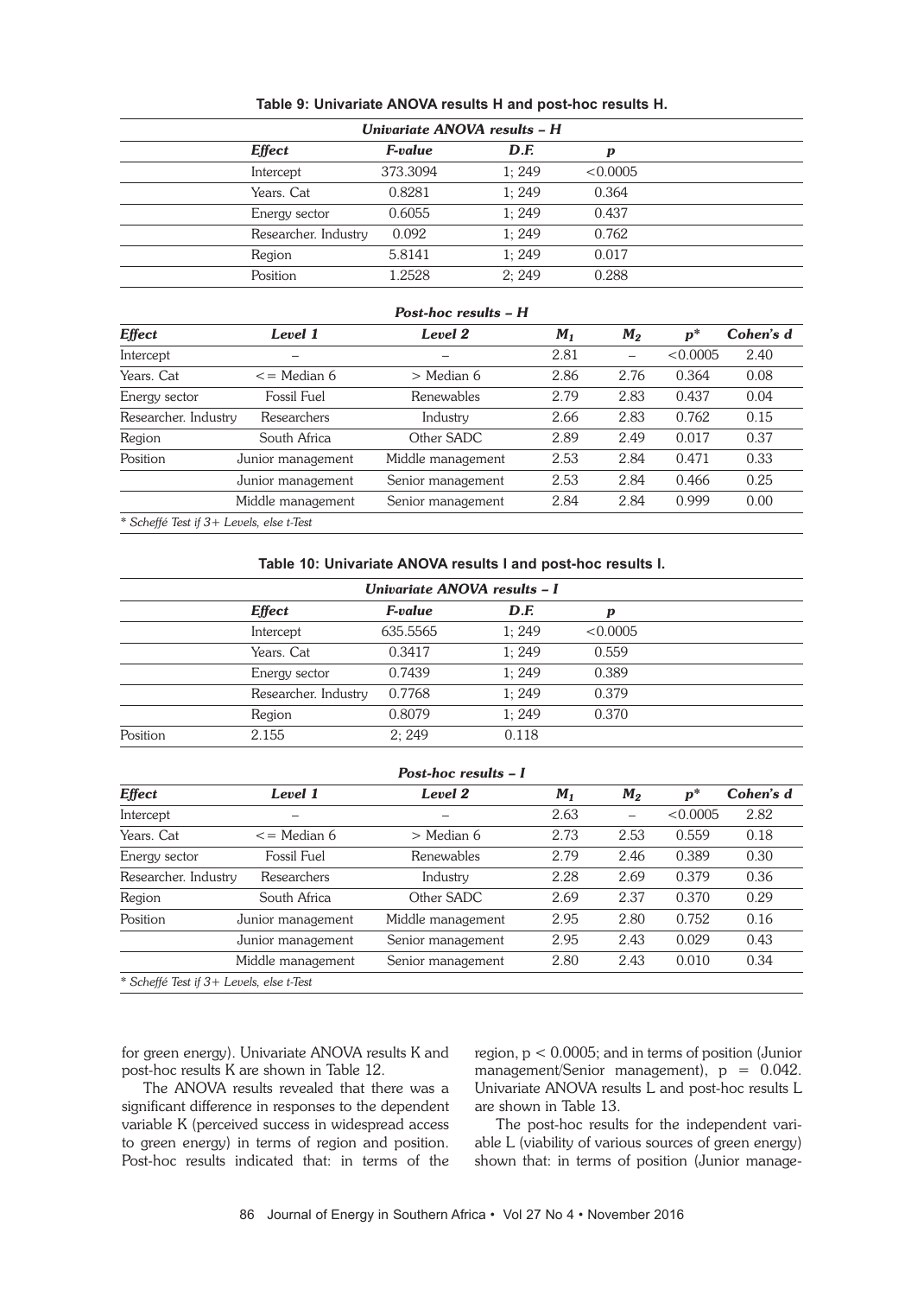| Univariate ANOVA Results - J |          |       |          |  |  |  |  |
|------------------------------|----------|-------|----------|--|--|--|--|
| <b>Effect</b>                | F-value  | D.F.  | p        |  |  |  |  |
| Intercept                    | 1432.773 | 1:249 | < 0.0005 |  |  |  |  |
| Years. Cat                   | 0.153    | 1:249 | 0.696    |  |  |  |  |
| Energy sector                | 0.499    | 1:249 | 0.481    |  |  |  |  |
| Researcher. Industry         | 0.257    | 1:249 | 0.613    |  |  |  |  |
| Region                       | 0.526    | 1:249 | 0.469    |  |  |  |  |
| Position                     | 1.100    | 2:249 | 0.334    |  |  |  |  |

#### **Table 11: Univariate ANOVA results J and post-hoc results J.**

#### *Post-hoc results – J*

| Effect                                   | Level 1                             | Level 2           | $M_1$ | $M_2$                        | $p^*$    | Cohen's d |
|------------------------------------------|-------------------------------------|-------------------|-------|------------------------------|----------|-----------|
| Intercept                                |                                     |                   | 3.40  | $\qquad \qquad \blacksquare$ | < 0.0005 | 4.20      |
| Years. Cat                               | $\epsilon$ Median 6<br>$>$ Median 6 |                   | 3.36  | 3.43                         | 0.696    | 0.07      |
| Energy sector                            | Fossil Fuel                         | Renewables        | 3.39  | 3.40                         | 0.481    | 0.00      |
| Researcher. Industry                     | Researchers                         | Industry          | 3.51  | 3.38                         | 0.613    | 0.12      |
| Region                                   | South Africa                        | Other SADC        | 3.38  | 3.48                         | 0.469    | 0.10      |
| Position                                 | Junior management                   | Middle management | 3.49  | 3.30                         | 0.542    | 0.20      |
|                                          | Junior management                   | Senior management | 3.49  | 3.45                         | 0.974    | 0.03      |
|                                          | Middle management                   | Senior management | 3.30  | 3.45                         | 0.350    | 0.14      |
| * Scheffé Test if 3+ Levels, else t-Test |                                     |                   |       |                              |          |           |

**Table 12: Univariate ANOVA results K and post-hoc results K.**

| Univariate ANOVA results - K |          |       |          |  |  |
|------------------------------|----------|-------|----------|--|--|
| <b>Effect</b>                | F-value  | D.F.  | p        |  |  |
| Intercept                    | 1345.239 | 1:249 | < 0.0005 |  |  |
| Years. Cat                   | 0.019    | 1:249 | 0.889    |  |  |
| Energy sector                | 0.169    | 1:249 | 0.681    |  |  |
| Researcher. Industry         | 0.140    | 1:249 | 0.709    |  |  |
| Region                       | 12.511   | 1:249 | < 0.0005 |  |  |
| Position                     | 1.593    | 2:249 | 0.205    |  |  |

# *Post-hoc results – K*

| Effect                                   | Level 1                               | Level 2           | M <sub>1</sub> | $M_2$ | $p^*$    | Cohen's d |
|------------------------------------------|---------------------------------------|-------------------|----------------|-------|----------|-----------|
| Intercept                                |                                       |                   | 5.11           |       | < 0.0005 | 3.92      |
| Years. Cat                               | $\epsilon$ = Median 6<br>$>$ Median 6 |                   | 5.04           | 5.19  | 0.889    | 0.13      |
| Energy sector                            | Fossil Fuel                           | Renewables        | 4.91           | 5.33  | 0.681    | 0.37      |
| Researcher. Industry                     | Researchers                           | Industry          | 5.43           | 5.05  | 0.709    | 0.34      |
| Region                                   | South Africa                          | Other SADC        | 4.94           | 5.81  | < 0.0005 | 0.79      |
| Position                                 | Junior management                     | Middle management | 4.65           | 4.94  | 0.591    | 0.29      |
|                                          | Junior management                     | Senior management | 4.65           | 5.34  | 0.042    | 0.56      |
|                                          | Middle management                     | Senior management | 4.94           | 5.34  | 0.062    | 0.36      |
| * Scheffé Test if 3+ Levels, else t-Test |                                       |                   |                |       |          |           |

ment/Senior management), p = 0.012. Table 14 shows tested hypotheses 1-6, where H represents hypothesis.

#### **8. Conclusions**

The different categories of respondents (1-6 years and >6 years)' (fossil fuel and renewable energy), (researchers and industry practitioners) shared the

same views about the prospects of a successful transition to green energy sources. Divergent views were noted from practitioners based in South Africa and practitioners in the rest of the SADC countries. Different views were also recorded from practitioners in support for green energy based on the position held (senior managers; middle managers and senior managers).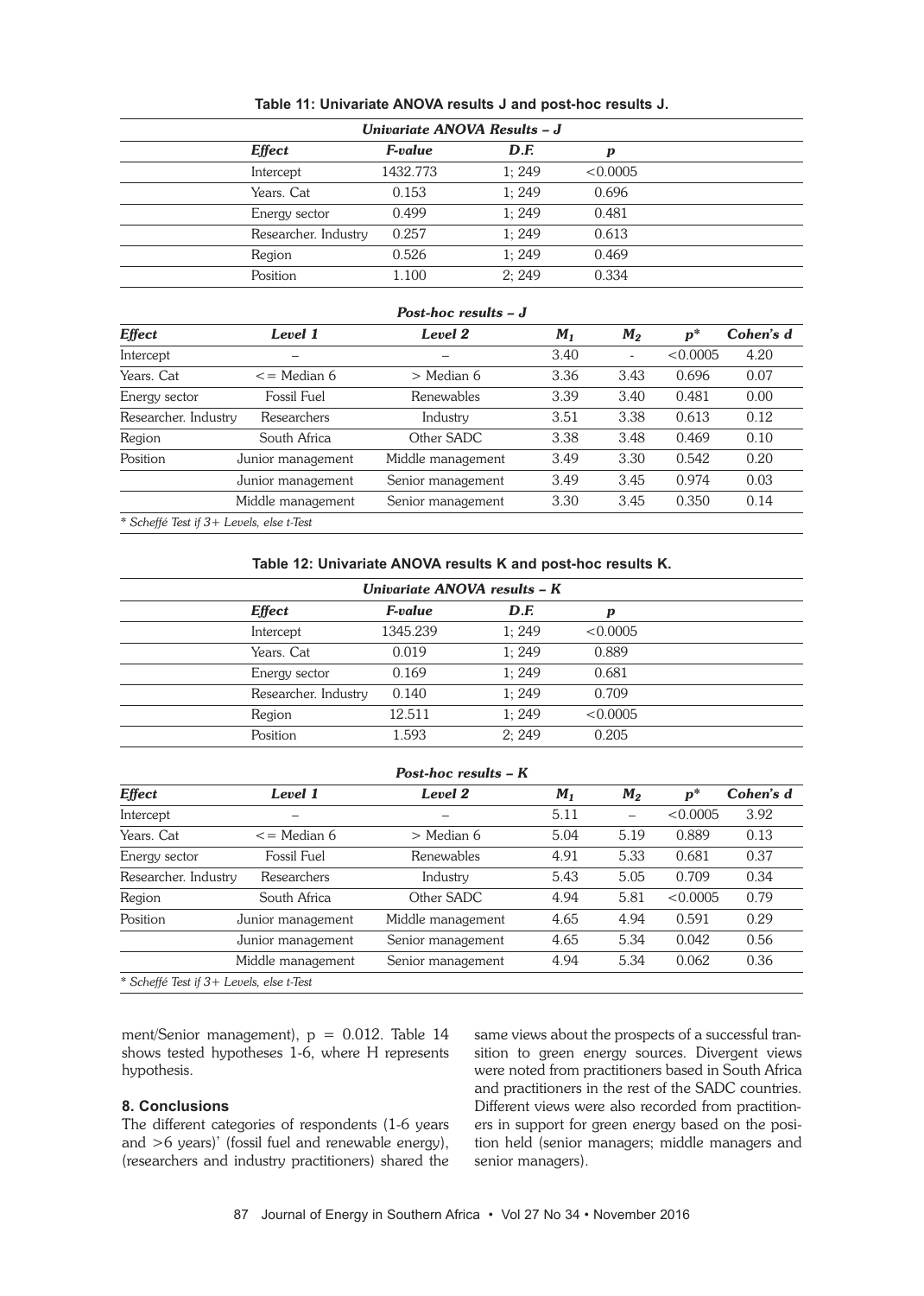| Univariate ANOVA results - L |                      |          |       |          |  |  |  |  |
|------------------------------|----------------------|----------|-------|----------|--|--|--|--|
|                              | <b>Effect</b>        | F-value  | D.F.  | p        |  |  |  |  |
|                              | Intercept            | 1448.886 | 1:249 | < 0.0005 |  |  |  |  |
|                              | Years. Cat           | 0.803    | 1:249 | 0.371    |  |  |  |  |
|                              | Energy sector        | 0.486    | 1:249 | 0.486    |  |  |  |  |
|                              | Researcher. Industry | 0.822    | 1:249 | 0.365    |  |  |  |  |
|                              | Region               | 0.214    | 1:249 | 0.644    |  |  |  |  |
|                              | Position             | 2.500    | 2:249 | 0.084    |  |  |  |  |

#### **Table 13: Univariate ANOVA results L and post-hoc results L.**

# *Post-hoc results – L*

| <b>Effect</b>        | Level 1               | Level 2           | M <sub>1</sub> | $M_2$                        | $p^*$    | Cohen's d |
|----------------------|-----------------------|-------------------|----------------|------------------------------|----------|-----------|
| Intercept            |                       |                   | 3.91           | $\qquad \qquad \blacksquare$ | < 0.0005 | 4.23      |
| Years. Cat           | $\epsilon$ = Median 6 | $>$ Median 6      | 4.01           | 3.82                         | 0.371    | 0.17      |
| Energy sector        | Fossil Fuel           | Renewables        | 4.02           | 3.80                         | 0.486    | 0.20      |
| Researcher. Industry | Researchers           | Industry          | 3.65           | 3.96                         | 0.365    | 0.28      |
| Region               | South Africa          | Other SADC        | 3.96           | 3.74                         | 0.644    | 0.19      |
| Position             | Junior management     | Middle management | 4.40           | 3.91                         | 0.056    | 0.50      |
|                      | Junior management     | Senior management | 4.40           | 3.81                         | 0.012    | 0.48      |
|                      | Middle management     | Senior management | 3.91           | 3.81                         | 0.703    | 0.09      |
|                      |                       |                   |                |                              |          |           |

*\* Scheffé Test if 3+ Levels, else t-Test*

#### **Table 14: Tested hypotheses 1-6.**

| <b>Hypotheses</b>                                                                                 | <b>Hypothesis accepted</b><br>or rejcted |
|---------------------------------------------------------------------------------------------------|------------------------------------------|
| H1. There is a significant difference in support for green energy based on years of               |                                          |
| experience (1- 6 years and $>$ 6 years).                                                          | Rejected                                 |
| H2. There is a significant difference in support for green energy based on the                    |                                          |
| energy sector base (fossil-fuel and renewable energy).                                            | Rejected                                 |
| H3. There is a significant difference in support for green energy based on the role in            |                                          |
| the sector (researchers and industry practitioners).                                              | Rejected                                 |
| H4. There is a significant difference in support for green energy based on a location             |                                          |
| that serves as a base country (South Africa and other SADC countries).                            | Accepted                                 |
| H5. There is a significant difference in support for green energy based on the position           |                                          |
| held (senior managers; middle managers and senior manager).                                       | Accepted                                 |
| H6. There is a significant difference in support for viability of various sources of green energy |                                          |
| amongst different groups in the SADC region: $(1-6$ years and $> 6$ years); (fossil fuel and      |                                          |
| renewable energy); (researchers and industry practitioners); (South Africa and other SADC         |                                          |
| countries) and (senior manager, middle manager and junior manager).                               | Rejected                                 |

The significant positive support of South Africans for green energy as shown by the results can be explained by evidence that indicate the country's current upsurge in investment into green energy. Senior managers in the whole region are also more optimistic about the transition compared to respondents in the middle and junior positions. The study found that energy practitioners in SADC region generally support a transition to green energy sources and there is consensus that the uptake of green energy will be slow initially, driven by low costs of fossil-based sources, but the uptake will eventually grow and contribute to the mitigation of greenhouse gases and global warming challenges.

Access to modern energy for rural communities could be a catalyst for economic development to dismantle the frontier of poverty that confronts both urban and rural citizens in the SADC region. In order to enhance the energy situation adequately in the SADC region, energy demand and supply constraints must be identified with specific programmes that are oriented towards rural and urban communities separately. At a national level, clear targets must be defined for green energy penetration into the energy market. Interaction between public and private sector is imperative in order to identify viable sources of green energy that must be prioritised in a specific locality in the SADC region.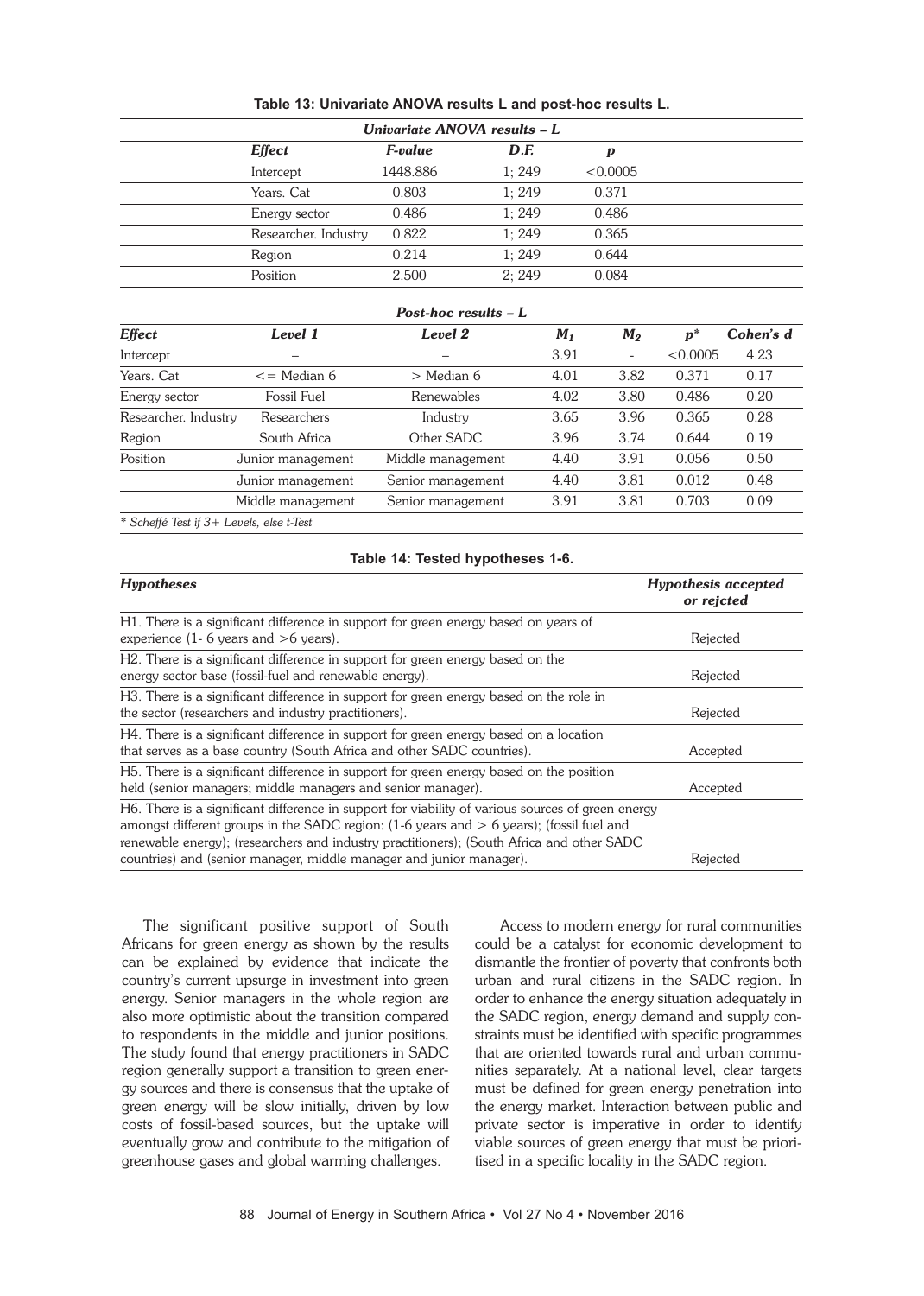#### **References**

- Arent, D. J., Wise, A. and Gelman, R. 2011. The status and prospects of renewable energy for combating global warming. *Energy Economics,* (33): 584–593.
- Barry, M. L., Steyn, H. and Brent, A. C. 2011. Selection of renewable energy technologies for Africa: Eight case studies in Rwanda, Tanzania and Malawi. *Renewable Energy*, (36): 2845–2852.
- Cho, J. and Kleit, A. N. 2015. Energy storage systems in energy and ancillary markets: A backwards induction approach. *Applied Energy,* (147): 176–183.
- Collier, P. and Venables, A. J. 2012. Greening Africa? Technologies, endowments and the latecomer effect. *Energy Economics,* (34): 75–84.
- Development Bank of Southern Africa (DBSA). 2014. Energy strategy [Online]. Available: www.dbsa.org/ EN/DBSAOperations/Proj/Sector/.../Energy.aspx [Accessed 09 December 2014].
- International Energy Agency (IEA). 2014. Africa energy outlook: A focus on energy prospects in the Sub-Saharan Africa [Online]. Available: www.iea.org/ publications/.../publication/weo2014\_africaenergyoutlook.pdf [Accessed 06 July 2015].
- International Energy Agency (IEA). 2012. Social acceptance of wind energy projects 'winning hearts and minds'. International Energy Agency Wind Implementing Agreement, IEA Wind Task 28: Paris: OECD/IEA. [Online]. Available: www.iea.org/media/ workshops/2011/.../3\_huber\_horbaty.pdf. [Accessed 12 January 2015].
- Kammen, D. M. and Kirubi, C. 2008. Poverty, energy, and resource use in developing countries: Focus on Africa. *New York Academy of Sciences*, 11(36): 348–357.
- Kathirvel, C. and Porkumaran, K. 2011. Technologies for tapping renewable energy: A European survey. *Journal of Scientific Research,* 67(1): 112–118.
- Lau, L.C., Lee K. T. and Mohamed, A. R. 2012. Global warming mitigation and renewable energy policy development from the Kyoto Protocol to the Copenhagen Accord – a comment. *Renewable and Sustainable Energy Reviews*, (16): 5280–5284.
- Leedy, P. D. and Ormrod, J. E. 2005. *Practical research, planning and design* 8th ed. Upper Saddle River: Pearson
- KPMG. 2014. Sub-Saharan Africa power outlook. [Online]. Available: www.kpmg.com/ZA/en/ IssuesAndInsights/ArticlesPublications/General-Industries-Publications/Documents/2014%20Sub-Saharan%20Africa%20Power%20Outlook.pdf [Accessed 07 February 2015].
- Ma, T., Yang, H. and Lu, L. 2015. Development of hybrid battery super capacitor energy storage for remote area renewable energy systems. *Applied Energy,* (153): 56–62.
- Marchal, V., Dellink, R., Van Vuuren, D., Clapp, C., Château, J., Lanzi, E., Magné, B. and Van Vliet, J. 2011. OECD environmental outlook to 2050 [Online]. Available: http:www.oecd.org/environment/outlookto2050/html [Accessed 25 June 2013].
- Milborrow, D.J. 2011. Wind energy: A technology that is still evolving [Online]. Available: http://pia.sagepub.com/content/225/4/539.refs.html

[Accessed 20 March 2015].

- Nezhad, H. 2009. World energy scenarios to 2050: Issues and options [Online]. Available: www.nezhadpmd.com/worldenergyscenarios.pdf [Accessed 24 June 2013].
- Odhiambo, N.M. 2010. Energy consumption, prices and economic growth in three SSA countries: A comparative study. *Energy Policy* (38): 2463–2469.
- Otiti, T. and Soboyebo, W.O. 2006. Limited Contribution of photovoltaic energy technology to economic development of Sub-Saharan Africa. Perspectives on global development and technology. *Journal of Developing Societies,* (5): 1–2.
- Owen, M., van der Plas, R. and Sepp, S. 2013. Can there be energy policy in Sub-Saharan Africa without biomass. *Energy for Sustainable Development,* (17): 146–152.
- Regional Infrastructure Development Master Plan (RIDMP). 2012. Energy sector Plan, Southern African Development Community Secretariat.
- SADC Centre for Renewable Energy and Energy Efficiency (SACREEE). 2013. Project Document: United Nations Industrial Development Organisation (UNIDO) [Online]. Available: www.eueipdf.org/sites/ default/files/files/field\_pblctn\_file/SACREEE%20Proje ct%20Document%20-%20final.pdf [Accessed 30 July 2015].
- Sanoh, A., Kocaman, A.S., Kocal, S., Sherpa, S. and Modi, V. 2014. The economics of clean energy resource development and grid interconnection in Africa. *Renewable Energy,* (62): 598–609.
- Sartipipour, M. 2011. Renewable energies zoning towards the development of rural areas in Iran. *International Journal of Academic Research,* 3(2): 771– 777.
- Sebitosi, A.B. and Okou, R., 2010. Re-thinking the power transmission model for Sub-Saharan Africa. *Energy Policy,* (38): 1448–1454.
- Shukla, P.R., Dhar, S. and Fujino, J. 2010. Renewable energy and low carbon economy transition in India. *Journal of Renewable and Sustainable Energy* (2): 1–15.
- Solomon, A.A., Kammen, D.M. and Callaway, D. 2014. The role of large-scale energy storage design and dispatch in the power grid: A study of very high grid penetration of variable renewable Resources. *Applied Energy,* (134): 75–89.
- Southern African Power Pool (SAPP). 2013. [Online]. Available: www.sapp.co.zw/areports.html [Accessed 25 June 2015].
- Southern African Power Pool (SAPP). 2014. [Online]. Available: www.sapp.co.zw/areports.html [Accessed 30 June 2015].
- United Nations Environment Programme (UNEP). 2011. Towards a green economy: Pathway to sustainable development and poverty eradication. Version– 02.11.2011. Nairobi: Kenya.
- World Energy Council. 2013a. World energy resources [Online]. Available: www.worldenergy.org/wp.../ 2013/.../Complete\_WER\_2013\_Survey.pdf [Accessed 07 August 2015].
- World Energy Council. 2013b. World energy issues monitor [Online]. Available: